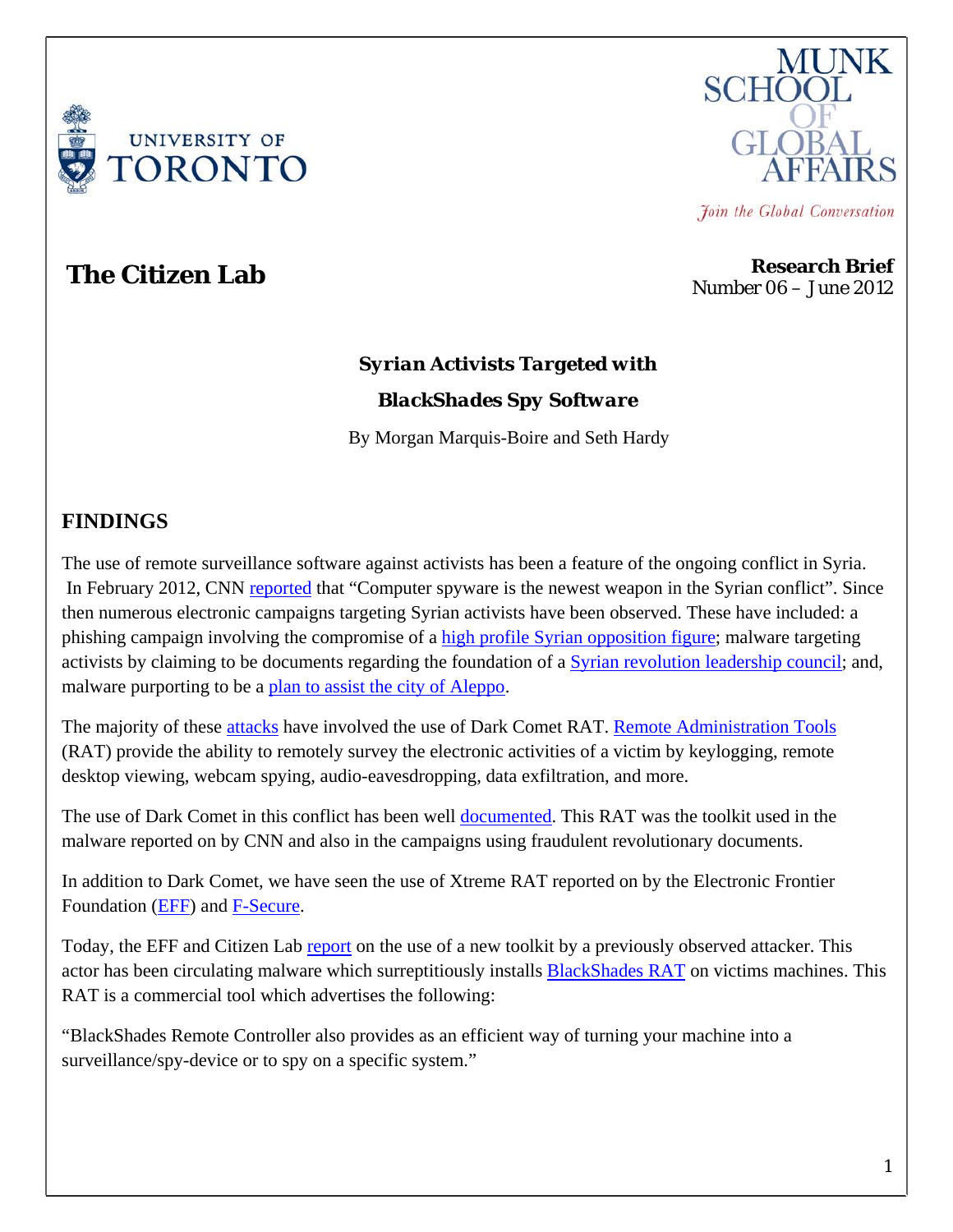It is being distributed via the compromised Skype accounts of Syrian activists in the form of a ".pif" file purporting to be an important new video.

0d1bd081974a4dcdeee55f025423a72b new\_new .pif

On execution the following files are dropped:

C:\Documents and Settings\Administrator\Templates\VSCover.exe md5: 291ce2c51e5ea57b571d6610e1d324f9 C:\DOCUME~1\ADMINI~1\LOCALS~1\Temp\local3.exe md5: 78902e074a7ed514e0f5dca584cd05a5 C:\DOCUME~1\ADMINI~1\LOCALS~1\Temp\D3D8THK.exe md5: 0d1bd081974a4dcdeee55f025423a72b

A keylogger file is then created in a the user's temporary directory:

C:\DOCUME~1\ADMINI~1\LOCALS~1\Temp\data.dat

Note that 'D3D8THK.exe' is copy of the original file. 'local3.exe' appears to be a version of AppLaunch.exe, the Microsoft ClickOnce Launcher.

The following registry entries are created to allow the dropped programs through the firewall.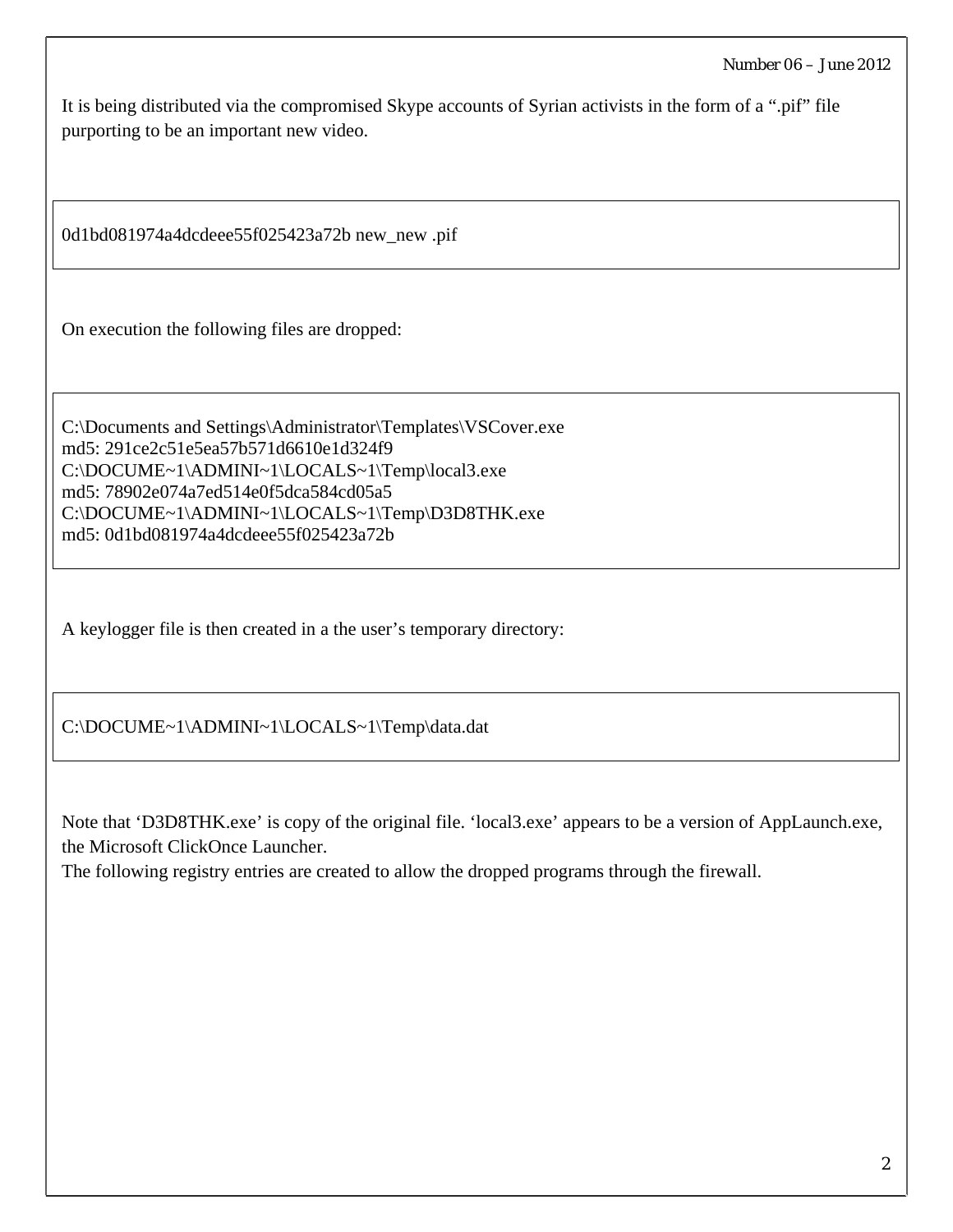HKLM\SYSTEM\ControlSet001\Services\SharedAccess\Parameters\FirewallPolicy \StandardProfile\AuthorizedApplications\List\C:\WINDOWS\Microsoft.NET\Framework\v2.0.50727 \AppLaunch.exe:"C:\WINDOWS\Microsoft.NET\Framework\v2.0.50727 \AppLaunch.exe:\*:Enabled:Windows Messanger"

HKLM\SYSTEM\ControlSet001\Services\SharedAccess\Parameters\FirewallPolicy \StandardProfile\AuthorizedApplications\List\C:\DOCUME~1\user\LOCALS~1\Temp\local3.exe: "C:\DOCUME~1\user\LOCALS~1\Temp\local3.exe:\*:Enabled:Windows Messanger"

HKLM\SYSTEM\CurrentControlSet\Services\SharedAccess\Parameters\FirewallPolicy \StandardProfile\AuthorizedApplications\List\C:\WINDOWS\Microsoft.NET\Framework\v2.0.50727 \AppLaunch.exe:"C:\WINDOWS\Microsoft.NET\Framework\v2.0.50727 \AppLaunch.exe:\*:Enabled:Windows Messanger"

HKLM\SYSTEM\CurrentControlSet\Services\SharedAccess\Parameters\FirewallPolicy \StandardProfile\AuthorizedApplications\List\C:\DOCUME~1\user\LOCALS~1\Temp\local3.exe: "C:\DOCUME~1\user\LOCALS~1\Temp\local3.exe:\*:Enabled:Windows Messanger"

Note the misspelling of "Messenger" as "Messanger". "VSCover.exe" is added to autoruns to enable persistence.

HKU\s-1-5-21-1177238915-1336601894-725345543500\software\microsoft\windows \currentversion\run\Microsoft® Windows® Operating System C:\Documents and Settings\Administrator\Templates\VSCover.exe REG\_SZ 0

VSCover.exe contains "Libra" (30209 bytes) as a .NET resource which is encrypted using a weak method. Decryption is possible using the key stored internally. Once decrypted, it is loaded as a .NET assembly and the Piept() function is called.<sup>1</sup>

One characteristic stands out in the Class1.Main() function: invoking an obfuscated function in a resource.

Class1.Main: Resource12.Method.Invoke(null, null)

Tracing the value of Resource12.Method provides: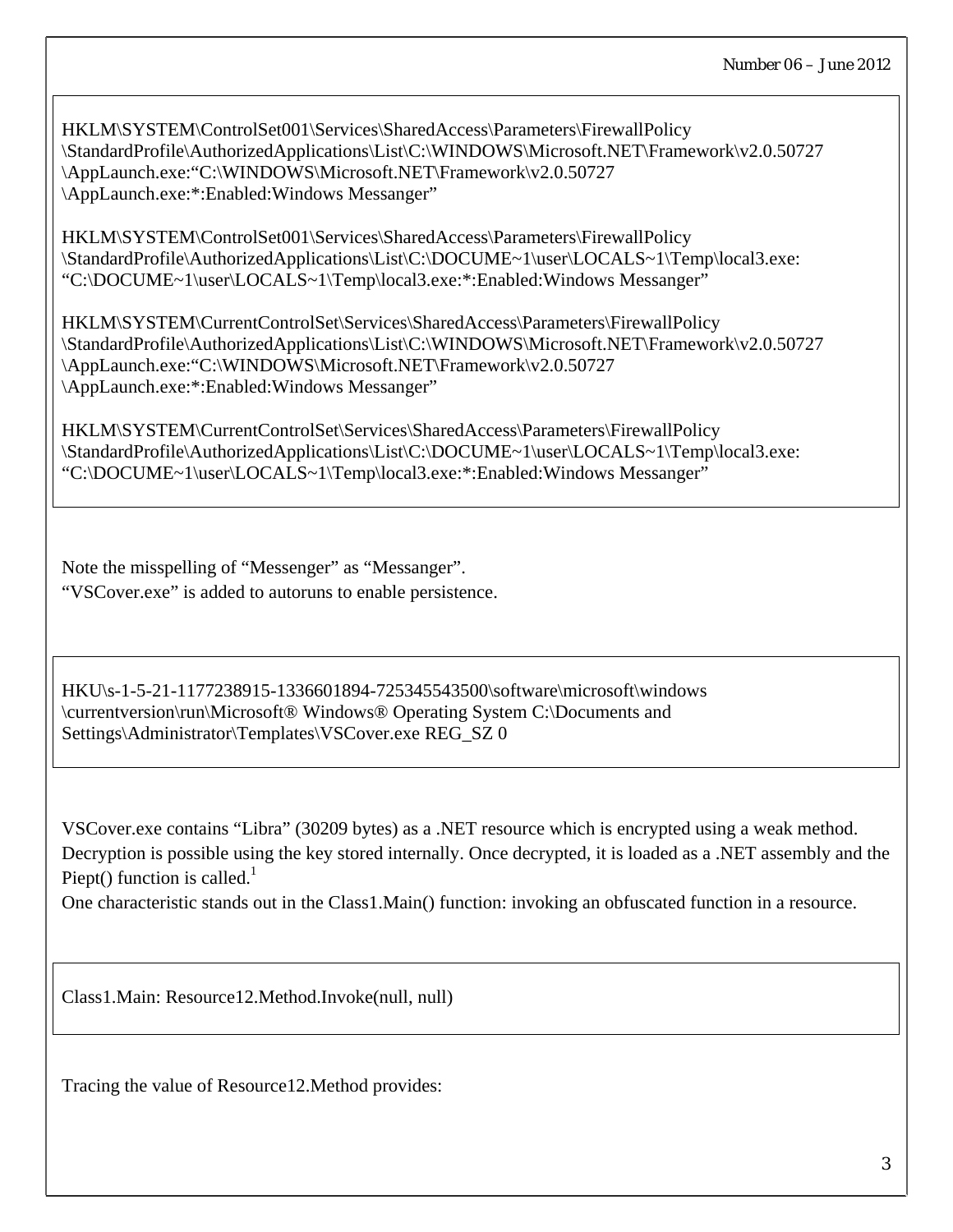```
Resource8.encryptedassembly = Resource13.decrypt(Libra,
 "zuk65x7F0h8034E2KJ8rkjZ2BudbdqD"); 
Resource10.Appdomainn = AppDomain.CurrentDomain.Load(Resource8.encryptedassembly); 
Resource11.Typee = Resource10.Appdomainn.GetType("Libra.Mameloane"); 
Resource12.Method = Resource11.Typee.GetMethod("Piept"); 
Substituting out the functions and variables, the decryption routine looks like this: 
public static byte[] decrypt(byte[] x, string y) 
{ 
reverse(x);
Resource1.cdfsdfsf = x[x.length - 1];
Resource3.kkuythfgh = Encoding.Defaults.GetBytes(y);Resource2.cfhtfgjdty = new byte[x.length + 1];
int z = 0:
while (z \leq (x.length - 1)){ 
Resource2.cfhtgjdty[z] = x[z] ^ Resource1.cdfsdfsf ^ Resource3.kuythfgh[Resource4.Bravo];
Array.Reverse(Resource3.kuytfhfgh); 
if (Resource4.Bravo = (Resource3.kuytfhfgh.Length - 1))
{ 
Resource 4. Bravo = 0;
} 
else 
{ 
Resource4.Bravo++; 
} 
z++; 
} 
Array.Resize(Resource2.cfhfgjdty, Resource2.cfhfgjdty.Length – 2); 
return Resource2.cfhtfgjdty; 
}
```
Libra has 3 classes: Mameloane<sup>2</sup>, RuntimePortableExecutable (implementing PE headers, methods for binaries to run in WinXP and Win7), and Xorxorxor (implementing decryption methods including XOR). Libra also contains the VSCover.exe program itself as an unencrypted resource.

As seen above, VSCover will call the Mameloane.Piept() function in Libra. Piept() will reload the main D3D8THK program, splitting it by the string "p8D-T-4M0t\_c\_\_hy". This string can be found in an invalid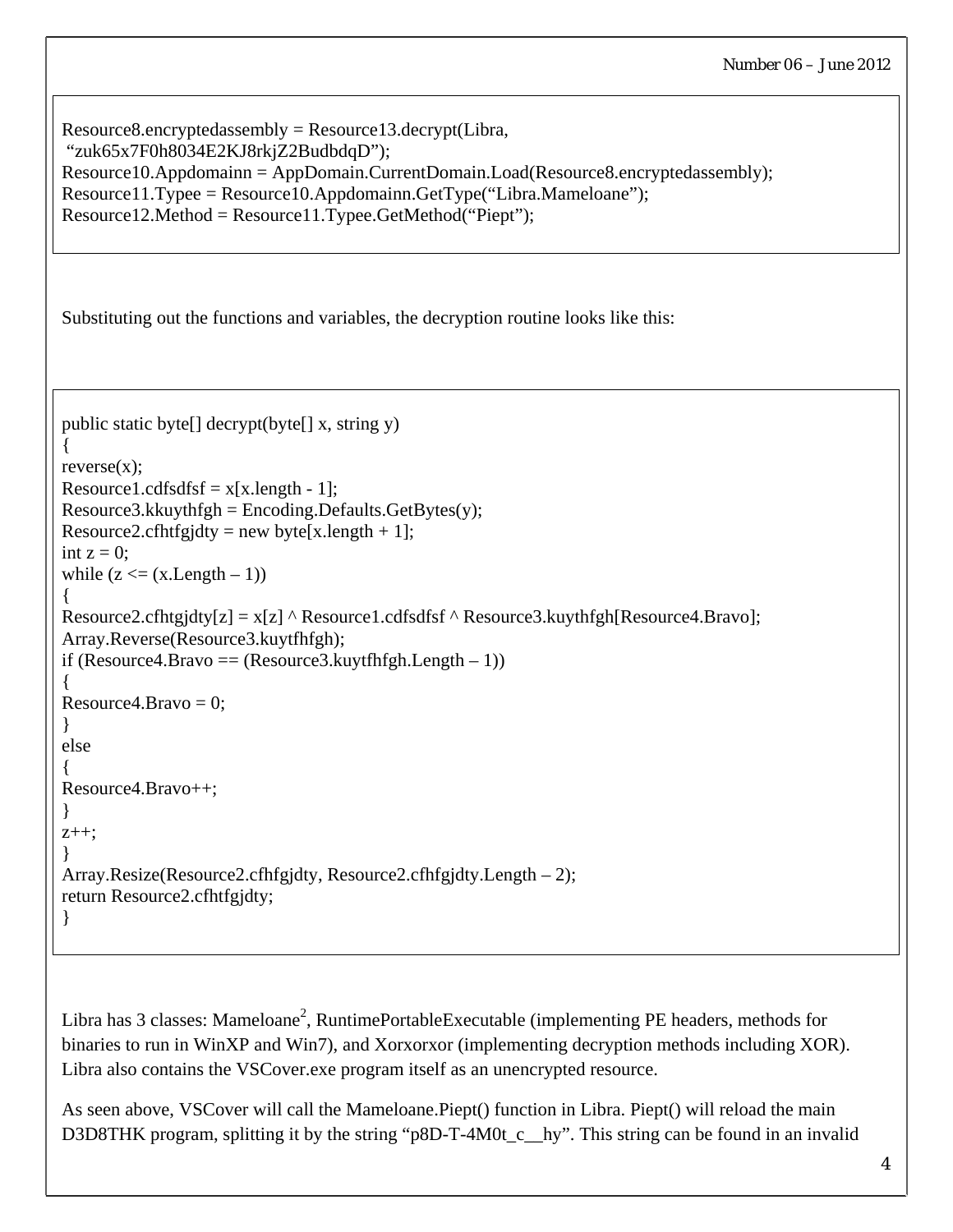Version resource of the original binary. Looking at the code, it can be seen that the data in this resource splits out to another encrypted binary and some configuration options.

The fields extracted from the resource this way are:

[0]: pre-useful stuff [1]: encrypted binary [2]: empty – used as key in Xorxorxor(key).PolyDeCrypt(binary) [3]: False – does Piept() call Startup()? [4]: True - does Piept() call Injection()? [5]: False – does Piept() call AppLaunch()? [6]: True - does Piept() call Vbc()?

[7]: False – does Piept() call FilePersistece()?

[8]: empty

The resource start and first marker string, followed by the encrypted binary data:

| 0000c320 |       |       | 64 00 75 00 63 00 74 00 |                 |          |    |           |    |    |    | 4e 00 61 00 6d 00 65 00 |          |             |                   |       |     | d.u.c.t.N.a.m.e.                                          |
|----------|-------|-------|-------------------------|-----------------|----------|----|-----------|----|----|----|-------------------------|----------|-------------|-------------------|-------|-----|-----------------------------------------------------------|
| 0000c330 | 00    | 00    | 00                      |                 | 00 2e 00 |    | -4e       | 00 | 65 | 00 |                         | 74 00 20 |             | 00                | -53   | -00 | N.e.t. .S.                                                |
| 0000c340 |       | 65 00 | 61.                     | 00              | 6с 00    |    | 00        | 00 | 34 | 00 | 10                      | 00       | 01          | 00                | 50    | -00 | e.a.l4P.                                                  |
| 0000c350 |       | 72 00 | 6f                      | 00              | 64       | 00 | 75 00     |    | 63 | 00 | 74                      |          | 00 56 00    |                   | 65 00 |     | r.o.d.u.c.t.V.e.                                          |
| 0000c360 |       |       | 72 00 73                | 00 <sub>1</sub> | 69 00    |    | 6f 00     |    | 6e | 00 |                         |          |             | 00 00 31 00 2e 00 |       |     | r.s.i.o.n1                                                |
| 0000c370 | 33 00 |       | 2e                      | 00              | 31 00    |    | <b>2e</b> | 00 | 30 | 00 | 00                      | 00       | 38          | 00                | -10   | -00 | 3108                                                      |
| 0000c380 |       | 01 00 | 41 00 73 00             |                 |          |    | 73 00     |    | 65 | 00 | 6d                      | 00       | 62 00       |                   | 6c 00 |     | .A.s.s.e.m.b.l.                                           |
| 0000c390 | 79    | 00    | -20                     | 00              | 56 00    |    | 65 00     |    | 72 | 00 |                         |          |             | 73 00 69 00 6f 00 |       |     | y. .V.e.r.s.i.o.                                          |
| 0000c3a0 |       | 6e 00 | 00                      | 00              | 31 00    |    | 2e        | 00 | 33 | 00 |                         |          | 2e 00 31 00 |                   | 2e 00 |     | $\left  \mathsf{n}\ldots 1\ldots 3\ldots 1\ldots \right $ |
| 0000c3b0 | 30    | 00    | 00                      | 00              | 44 00    |    | 00        | 00 | 00 | 00 | 56                      | 00       |             | 61 00             | 72    | -00 | $0 \ldots D \ldots \ldots V \ldots$                       |
| 0000c3c0 | 46    | 00    | 69                      | 00              | 6c 00    |    | 65 00     |    | 49 | 00 |                         |          |             | 6e 00 66 00 6f 00 |       |     | F.i.l.e.I.n.f.o.                                          |
| 0000c3d0 | 00    | 00    | 00                      | 00              | 24       | 00 | 04        | 00 | 00 | 00 | 54                      | 00       | 72 00       |                   | 61 00 |     | $\ldots$ \$ $\ldots$ . T.r.a.                             |
| 0000c3e0 |       | 6e 00 | 73                      | 00              | 6с 00    |    | 61 00     |    | 74 | 00 | 69                      | 00       | 6f 00       |                   | 6e 00 |     | n.s.l.a.t.i.o.n.                                          |
| 0000c3f0 | 00    | 00    | 00                      | 00              | 00 00    |    | b0 04     |    | 70 |    | 38 44 2d 54 5f 34 4d    |          |             |                   |       |     | $\ldots \ldots \ldots$ . p8D-T 4M                         |
| 0000c400 | 30    |       | 74 5f 63 5f 5f 68 79    |                 |          |    |           |    | 2d |    | 7a d4 64 64 67 67 67    |          |             |                   |       |     | Ot c hy-z.ddggg                                           |
| 0000c410 | 67    |       | 6b 6b 6b 6b 6a 69 69    |                 |          |    |           |    | 69 | 21 |                         |          |             | 21 21 21 21 21 21 |       |     | gkkkkjiii!!!!!!!                                          |
| 0000c420 |       |       | 21 61 61 61 61 61 61 61 |                 |          |    |           |    | 61 |    | 61 61 61 61 61 61       |          |             |                   |       |     | !aaaaaaaaaaaaaa !                                         |
| 0000c430 |       |       | 61 61 61 61 61 61 61    |                 |          |    |           |    | 61 | 61 |                         |          |             | 61 61 61 61 61    |       |     | aaaaaaaaaaaaaaaa                                          |
| 0000c440 |       |       | 61 61 61 61 61 19       |                 |          |    | 19 19     |    | 19 | 27 |                         | 46 00    |             | 0e 0e c2 cb       |       |     | aaaaa $\ldots$ 'F                                         |
| 0000c450 |       |       | 98 b9 71 72 be 8b ac 00 |                 |          |    |           |    | 68 |    | dl 44 64 d4 46          |          |             |                   | b5 1c |     | . .qr. h. Dd.F. .                                         |
| 0000c460 |       |       | 8e ef 5c 7c df 40 ae 1c |                 |          |    |           |    | 8b | ff |                         |          |             | 1f 81 e6 06 78 ed |       |     | . . \   .@. x .                                           |
| 0000c470 |       |       | 5b 7b e4 52 72 b6 05 58 |                 |          |    |           |    | 78 |    | e5 54 b8 1d 4b 58 65    |          |             |                   |       |     | $[\{ .\}$ Rr $. .$ Xx $.$ T $. .$ KXe                     |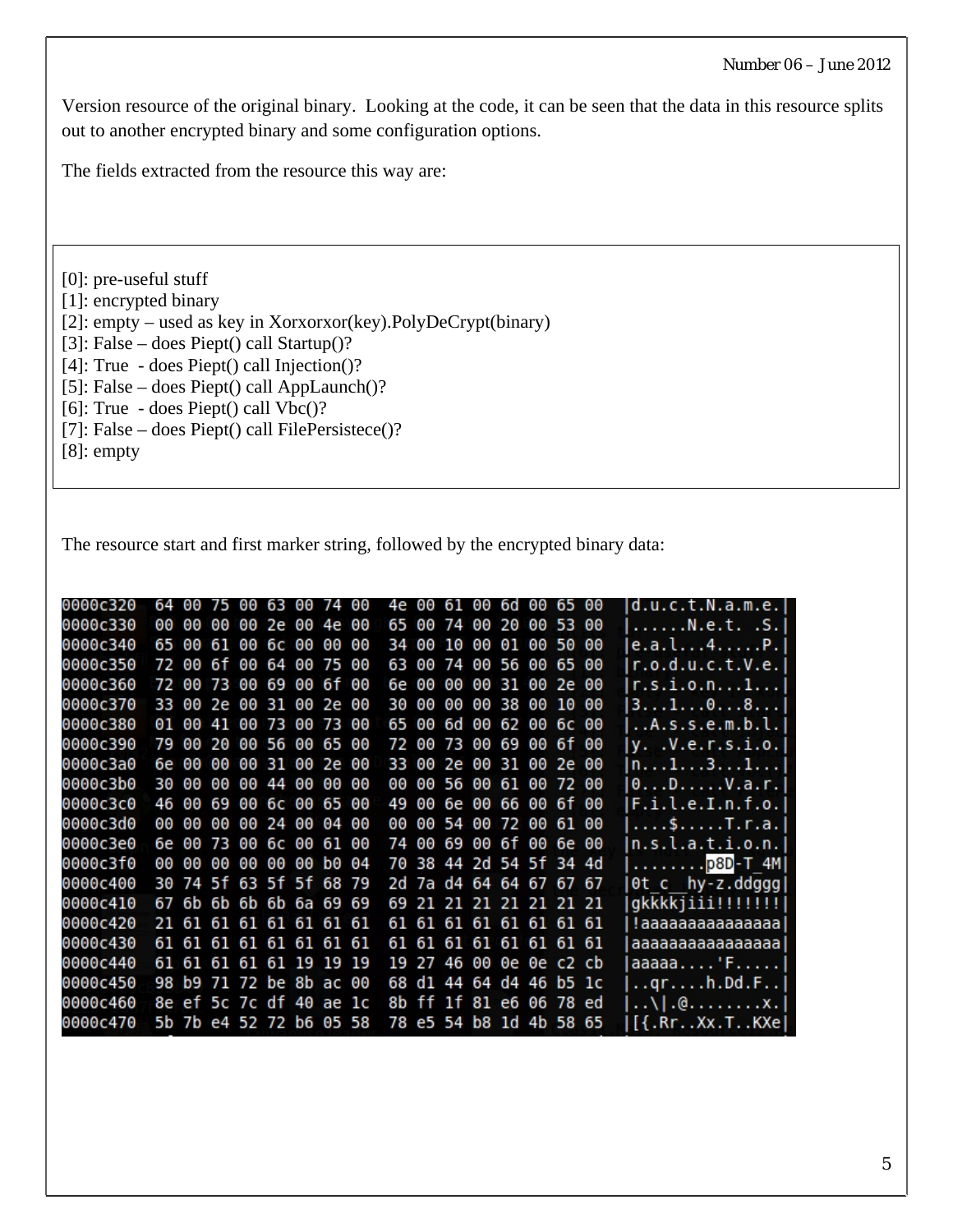The configuration options (note the True and False strings):

| 000603c0 |                         |                         |  |  |                         | fd 55 a5 e6 2a 6e b7 05 4c 9c dd 21 65 ae fc 43 |  |  |                         |  | $U.3*n.1!e.1$                                          |
|----------|-------------------------|-------------------------|--|--|-------------------------|-------------------------------------------------|--|--|-------------------------|--|--------------------------------------------------------|
| 000603d0 |                         | 9b f3 43 84 c8 0c 55 a3 |  |  |                         |                                                 |  |  | ea 3a 7b bf 03 4c 9a el |  | $\ldots$ C $\ldots$ U $\ldots$ : { $\ldots$ L $\ldots$ |
| 000603e0 | 39 91 e1 22 66 aa f3 41 |                         |  |  |                         |                                                 |  |  | 88 d8 19 5d al ea 38 7f |  | 9"fA]8.                                                |
| 000603f0 |                         | d7 2f 7f c0 04 48 91 df |  |  |                         |                                                 |  |  | 26 76 b7 fb 3f 88 d6 1d |  | $. / H. .$ &v. . ?                                     |
| 00060400 | 75 cd 1d 5e a2 e6 2f 7d |                         |  |  |                         |                                                 |  |  | c4 70 38 44 2d 54 5f 34 |  | u^/}.p8D–T 4                                           |
| 00060410 |                         |                         |  |  | 4d 30 74 5f 63 5f 5f 68 | 79 70 38 44 2d 54 5f 34                         |  |  |                         |  | M0t c hyp8D-T 4                                        |
| 00060420 |                         |                         |  |  | 4d 30 74 5f 63 5f 5f 68 | 79 46 61 6c 73 65 70 38                         |  |  |                         |  | M0t c hyFalsep8                                        |
| 00060430 |                         | 44 2d 54 5f 34 4d 30 74 |  |  |                         |                                                 |  |  | 5f 63 5f 5f 68 79 54 72 |  | D-T 4M0t c hyTr                                        |
| 00060440 |                         |                         |  |  |                         | 75 65 70 38 44 2d 54 5f 34 4d 30 74 5f 63 5f 5f |  |  |                         |  | uep8D-T 4M0t c                                         |
| 00060450 |                         |                         |  |  | 68 79 46 61 6c 73 65 70 |                                                 |  |  | 38 44 2d 54 5f 34 4d 30 |  | hyFalsep8D-T 4M0                                       |
| 00060460 |                         |                         |  |  | 74 5f 63 5f 5f 68 79 54 | 72 75 65 70 38 44 2d 54                         |  |  |                         |  | t c hyTruep8D-T                                        |
| 00060470 |                         |                         |  |  | 5f 34 4d 30 74 5f 63 5f |                                                 |  |  | 5f 68 79 46 61 6c 73 65 |  | 4M0t c hyFalse                                         |
| 00060480 |                         |                         |  |  |                         | 70 38 44 2d 54 5f 34 4d 30 74 5f 63 5f 5f 68 79 |  |  |                         |  | p8D-T 4M0t c hyl                                       |
| 00060490 |                         |                         |  |  |                         | 70 38 44 2d 54 5f 34 4d 30 74 5f 63 5f 5f 68 79 |  |  |                         |  | p8D-T 4M0t c hy                                        |
| 000604a0 |                         |                         |  |  | ef bb bf 3c 3f 78 6d 6c |                                                 |  |  | 20 76 65 72 73 69 6f 6e |  | $\ldots$ xml version  </td                             |

No matter what the configuration options, Piept() will decrypt the binary, possibly using a one-byte XOR key first. In this case, the field was empty (see above at  $0 \times 60419$ ), so the following decryption was used only:

```
my Si = 0;
for($i = scalar(@x)-1; $i >= 1; $i--) {
  $result[$i-1] = chr( (ord($x[$i]) - ord($x[$i-1])) % 256 );}
```
The binary decrypts to a Visual Basic executable, which can be identified as BlackShades RAT:

```
LEAL. UU4UJUUL
                               UU ZZUII
.text:00403670 dwVersion_PI
                               dd 1F4h
                                                         ; DATA XREF: .text:1pProjectData_To
text:00403670
                                                         ; 5.00 in Hex (0x1F4). Version.
text:00403674 lpObjectTable_PI dd offset lpHeapLink_OT ; Pointer to the Object Table.
text:00403678 dwNull PI
                                                         ; Unused value after compilation.
                               dd<sub>0</sub>.text:0040367C lpCodeStart_PI
                               dd offset dword_452040
                                                           Points to start of code. Unused.
.text:00403680 lpCodeEnd_PI
                               dd offset dword_452050
                                                           Points to end of code. Unused.
                               dd 59B0h
.text:00403684 dwDataSize PI
                                                           Size of UB Object Structures. Unused.
.text:00403688 lpThreadSpace_PI dd offset unk_453000
                                                           Pointer to Pointer to Thread Object.
.text:0040368C lpUbaSeh_PI
                               dd offset loc_401320
                                                           Pointer to UBA Exception Handler
.text:00403690 lpNativeCode PI dd 0
                                                           Pointer to .DATA section.
.text:00403694 <mark>szPathInformation_PI</mark>:
                                                           Contains Path and ID string. < SP6
.text:00403694
                               unicode 0, <*\AC:\Users\Admin\Desktop\Blackshades project\Blackshades>
.text:00403694
                               unicode 0, < NET\server\server.vbp>,0
.text:00403734
                               db
                                      G
.text:00403735
                               db
                                      \bf{G}
```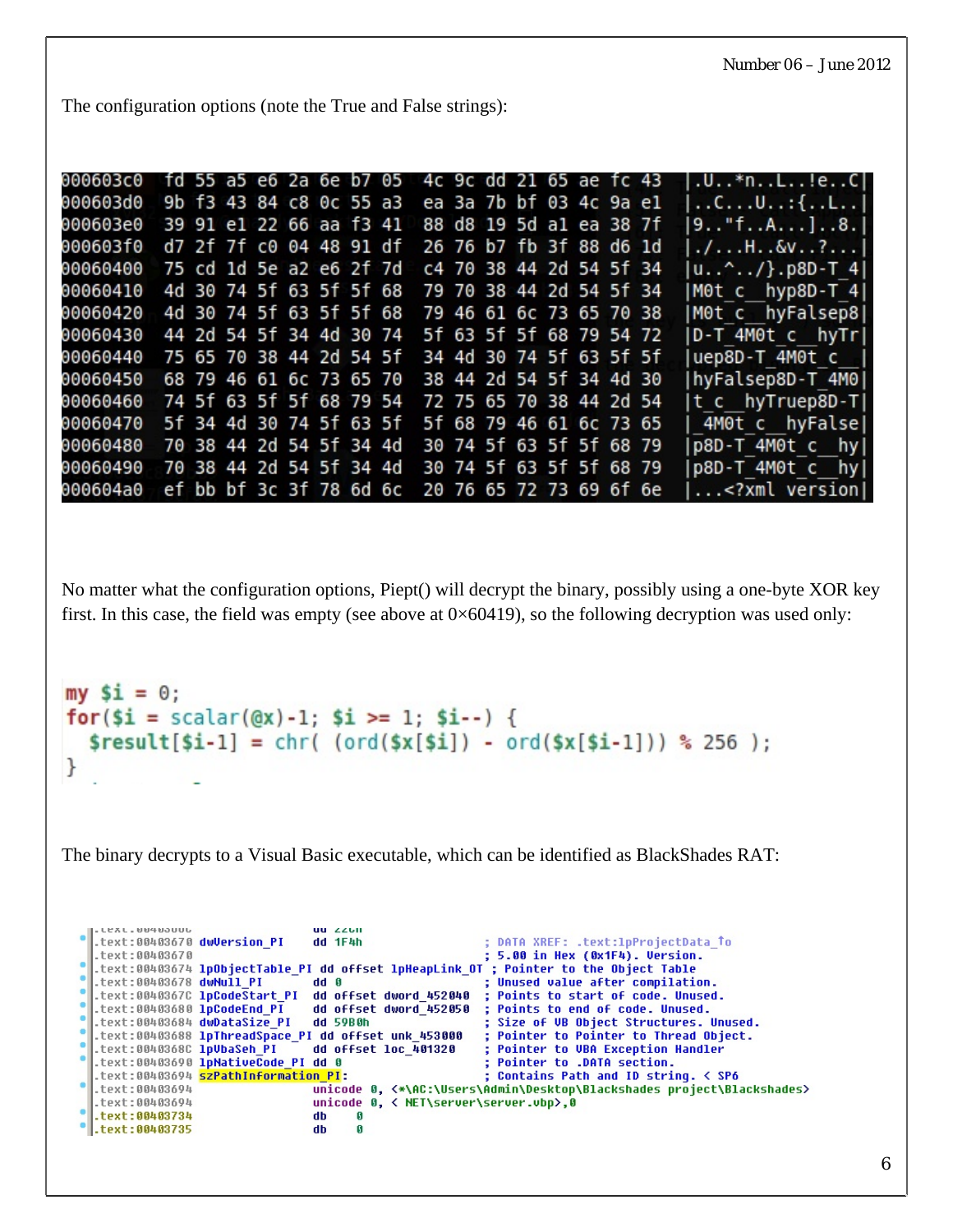This makes an outbound network connection on 4444/TCP to alosh66.myftp.org. On June 11th 2012, this had the address  $31.9.170.140^3$ .

IP Address: 31.9.170.140 ISP: Syrian Telecommunications Establishment Organization: Tarassul Internet Service Provider

This command and control domain is similar in naming convention to that used by the malware reported in the [Guardian](http://www.guardian.co.uk/technology/2012/mar/20/syrian-activists-fake-youtube) on March 20, 2012. In that case, a site which appeared to be a YouTube channel hosting prorevolution videos installed malware disguised as an Adobe Flash Player update.

e58a1795277edc08d35c6898f9befc1c setup.exe

Instead of Adobe Flash, the malware installed Dark Comet RAT and contacted alosh66.no-ip.info. On consecutive days in March 2012, the command and control domains for both pieces of malware pointed to the same IP address in Syrian (STE) address space:

| 2012-03-16 alosh66.no-ip.info. |   | 31.9.48.15 |
|--------------------------------|---|------------|
| 2012-03-17 alosh66.myftp.org.  | A | 31.9.48.15 |

This evidence, combined with the similar naming convention, suggest that these attacks have been performed by the same actor.

This malware package (new\_new .pif) is not well detected at this time, but it is detected by [some](https://www.virustotal.com/file/15c34d2b0e834727949dbacea897db33c785a32ac606c0935e3758c8dc975535/analysis/) anti-virus vendors. This version of the Black Shades RAT implant (VSCover.exe), is at the time of analysis (Jun 16th 2012) [undetected.](https://www.virustotal.com/file/abc85152d52d86586ccac93e10f36140f645c1f8cc0d433031c528f99d0ca89d/analysis/)

We recommend following the recommendations laid out the in the **EFF** blog post for detection of this malicious software and, furthermore, exercising caution when receiving executable files via Skype or other internet chat media even if they supposedly come from trusted acquaintances.